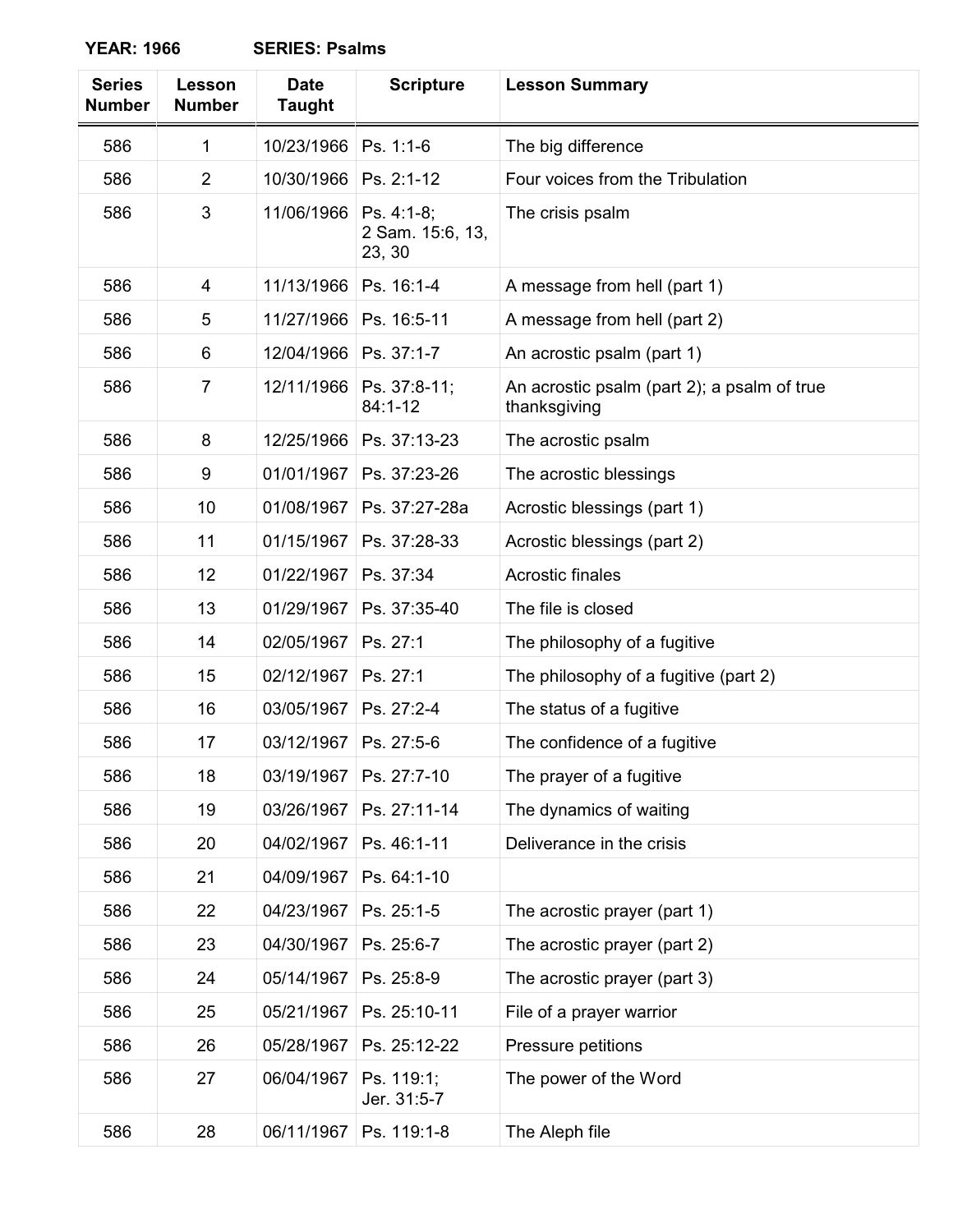**YEAR: 1966 SERIES: Psalms**

| <b>Series</b><br><b>Number</b> | Lesson<br><b>Number</b> | <b>Date</b><br><b>Taught</b> | <b>Scripture</b>               | <b>Lesson Summary</b>                                                         |
|--------------------------------|-------------------------|------------------------------|--------------------------------|-------------------------------------------------------------------------------|
| 586                            | 29                      | 06/18/1967                   | Ps. 119:9-16                   | The Beth file                                                                 |
| 586                            | 30                      | 06/25/1967                   | Ps. 119:17-24                  | The Gimel file                                                                |
| 586                            | 31                      | 07/02/1967                   | Ps. 119:25-32;<br>33-40        | The Daleth file; soul and the crisis                                          |
| 586                            | 32                      | 08/13/1967                   | Ps. 119:41-48                  | The Waw file; the importance of doctrine which gives<br>the most in suffering |
| 586                            | 33                      | 08/20/1967                   | Ps. 119:49-64                  | The Zayin file; power of the Word                                             |
| 586                            | 34                      | 08/27/1967                   | Ps. 119:65-72                  | Fat as grease                                                                 |
| 586                            | 35                      | 09/10/1967                   | Ps. 119:73-79                  | The Yodh file                                                                 |
| 586                            | 36                      | 09/17/1967                   | Ps. 119:81-83                  | Acrostics of suffering                                                        |
| 586                            | 37                      | 09/24/1967                   | Ps. 119:84-88;<br>Lam.3        | Faithfulness of the Lord; doctrine of one day at a<br>time                    |
| 586                            | 38                      | 10/15/1967                   | Ps. 119:89-92                  | The Lamedh file; doctrine of the sustaining of the<br>universe                |
| 586                            | 39                      | 10/22/1967                   | Ps. 119:93-112                 | The Mem file                                                                  |
| 586                            | 40                      | 11/05/1967                   | Ps. 119:113-128                | The Fulcrum and the Lever                                                     |
| 586                            | 41                      | 11/12/1967                   | Ps. 119:129-136                | The Pe and Qoph files                                                         |
| 586                            | 42                      | 11/26/1967                   | Ps. 119:137-144                | The Tsade and Qoph files                                                      |
| 586                            | 43                      | 12/03/1967                   | Ps. 119:145-152                | The Zimah pressure                                                            |
| 586                            | 44                      | 12/10/1967                   | Ps. 119:153-160                | The Resh file                                                                 |
| 586                            | 45                      |                              | 12/17/1967   Ps. 119:161-176   | Finis                                                                         |
| 586                            | 46                      | 01/14/1968                   | Ps. 91:1-2                     | Secret place of the Most High                                                 |
| 586                            | 47                      | 01/21/1968                   | Ps. 91:3-4                     | The area of deliverance                                                       |
| 586                            | 48                      | 01/28/1968                   | Ps. 91:5-8                     | The area of deliverance                                                       |
| 586                            | 49                      | 02/04/1968                   | Ps. 91:9-12                    | The divine deliverance principle                                              |
| 586                            | 50                      | 02/11/1968                   | Ps. 91:13-16                   | Nature of deliverance                                                         |
| 586                            | 51                      | 02/18/1968                   | Ps. 80:1 via.<br>Hosea 4       | Restoration prayer of Israel                                                  |
| 586                            | 52                      | 02/25/1968                   | Ps. 80:1                       | Restoration prayer of Israel (part 2)                                         |
| 586                            | 53                      | 03/03/1968                   | Ps. 80:1                       | Restoration prayer of Israel (part 3)                                         |
| 586                            | 54                      | 03/10/1968                   | Ps. 80:2-3                     | The highlights of Psalm 80                                                    |
| 586                            | 55                      | 03/24/1968                   | Ps. 80:4-7 via<br>1 Kings 8:33 | Purpose of restoration prayer                                                 |